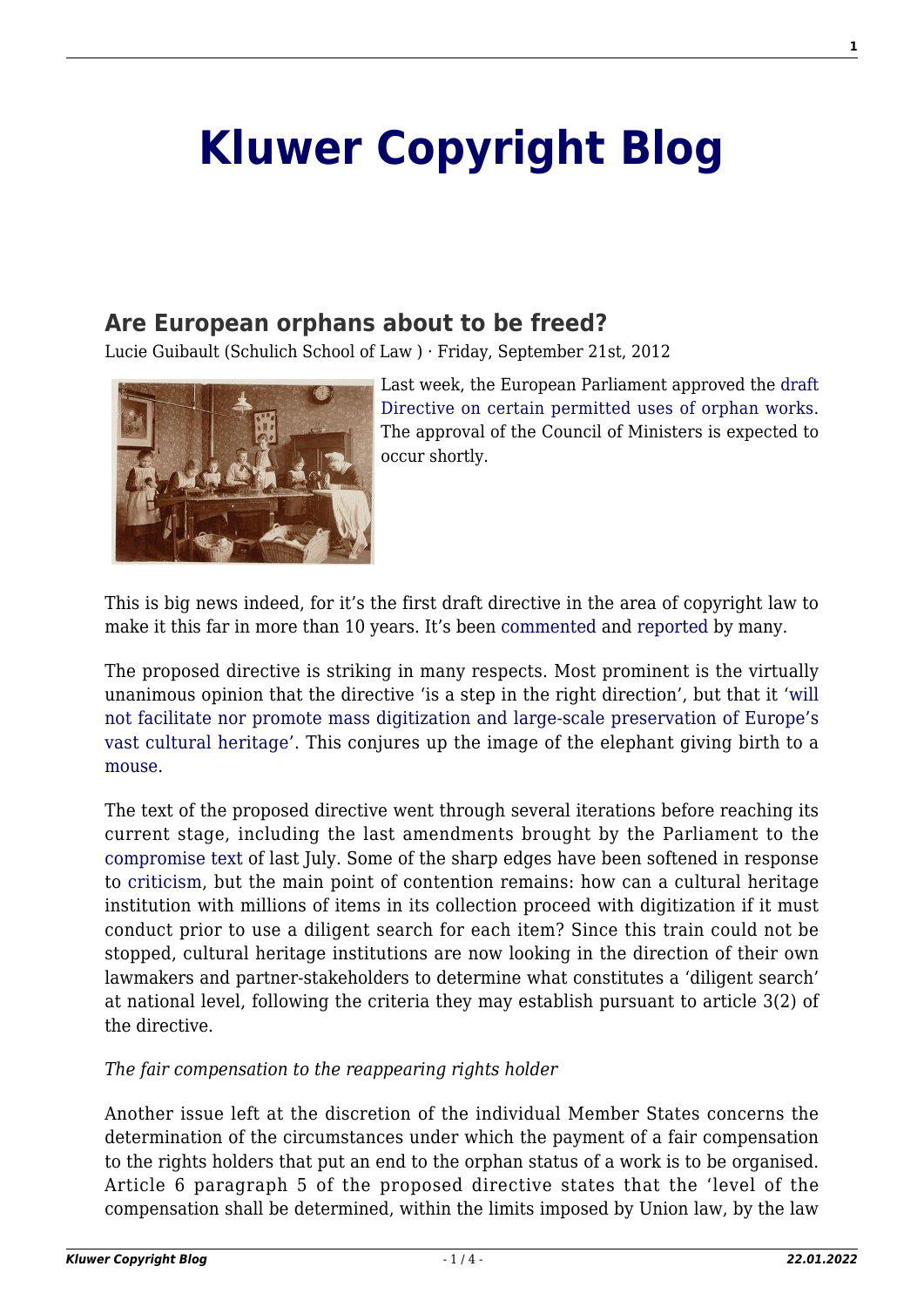of the Member State in which the organisation which uses the orphan work in question is established'. Recital 18 specifies that 'for the purposes of determining the possible level of fair compensation, due account should be taken, inter alia, of Member States' cultural promotion objectives, of the non-commercial nature of the use made by the organisations in question in order to achieve aims related to their publicinterest missions, such as promoting learning and disseminating culture, and of the possible harm to rights holders'. In practice, the combination of all these factors could justify the payment of a very low compensation, one that would still qualify as fair.

What the proposed directive omits to mention is how the compensation for past use based on mutual recognition of orphan works status (art. 4) should be regulated. Since the proposed directive emphasises that a work or phonogram so recognised may 'be used and accessed in accordance with this Directive in all Member States', does it give a right to fair compensation to the reappearing rights holder in every single Member State? A prudent legislator would, when implementing this provision at national level, make necessary arrangements to avoid that the budgets of its cultural heritage institutions be plundered by reappearing foreign rights holders. The determination of what is 'fair compensation' in this case could be linked – in addition to the factors enumarated in Recital 18 – to the total amount of downloads of the work/phonogram in question (actual use) in the Member State. The rights holder of a more popular work/phonogram would therefore receive a higher compensation than one whose work/phonogram hardly was consulted. This element would actually be connected to the criterion of potential 'harm' to the interests of the rights holder.

### *The registry of search records and orphan status*

A (somewhat surprising) novelty in the compromise text as approved by the Parliament is the appointment of the [Office for Harmonisation in the Internal Market](http://oami.europa.eu/ows/rw/pages/index.en.do) (OHIM) as the publicly accessible online database entrusted with the collection and maintenance of the diligent search records and outcomes for all works declared orphan. Of course, the OHIM is among the few pan-European institutions dealing with intellectual property rights, namely trademarks and designs (the other organization in the field would have been the Commmunity Plant Variety Office) and it certainly has experience with holding registries. But the OHIM has no experience or affinity with copyright protected works or phonograms.

Dealing with trademark and design registration is likely very different from dealing with research records and metadata reflecting the orphan status of works. Moreover, the OHIM is not the first place that comes to mind to look for information on orphan works. Consequently, it could be overlooked by all those who are not familiar with the specifics of this arrangement, e.g. the general public. Wouldn't it have been more logical to appoint an organisation like Europeana, which is mentioned in Recital 1 of the proposed directive as the main beneficiary of the provisions contained therein.

### *The 'legal certainty' 'without prejudice to'…*

The most striking aspect of the proposed directive is that in its effort to ensure 'legal certainty with respect to the use of orphan works' (Recital 25), the application of the provisions is *without prejudice to* the following:

**2**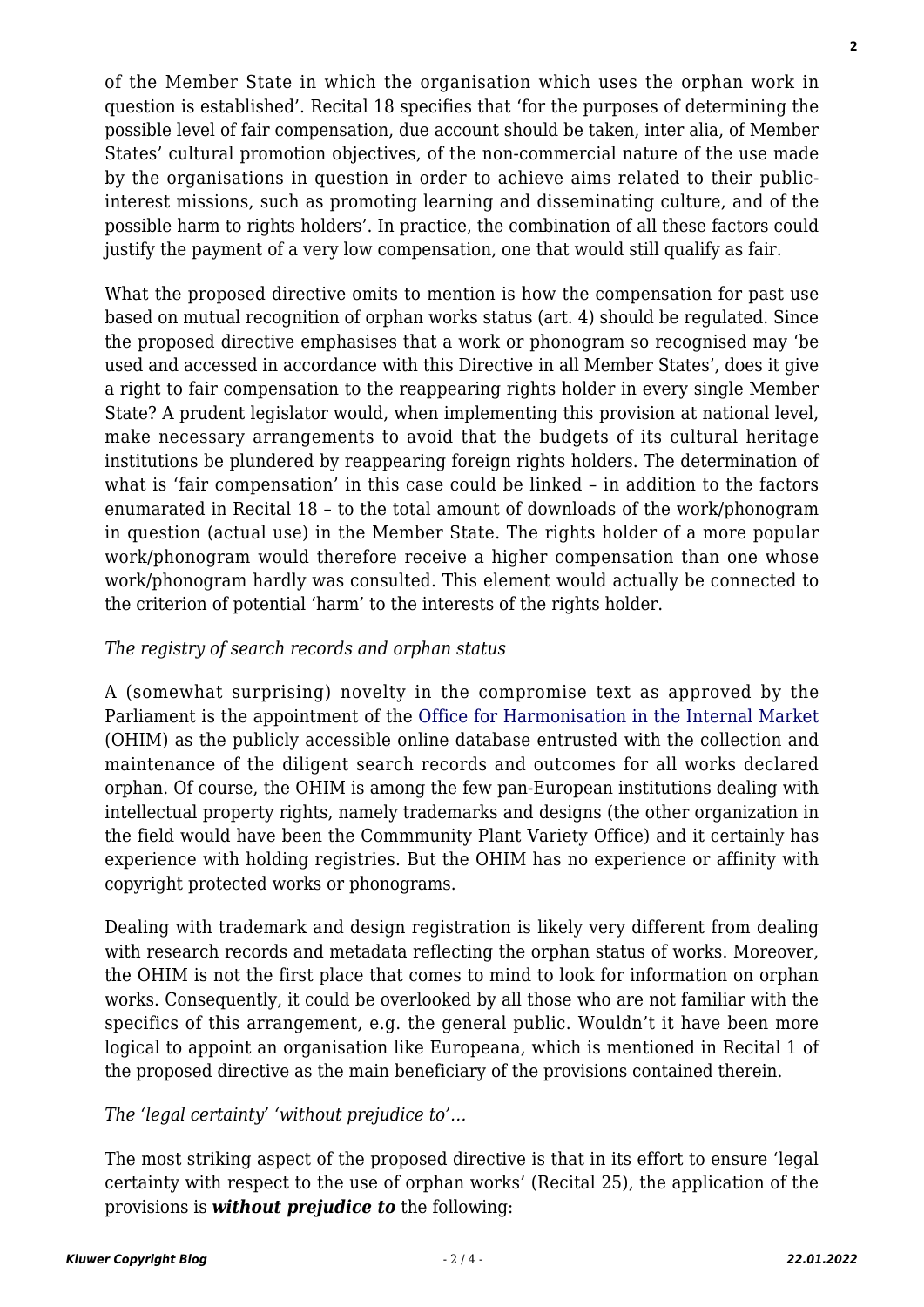1. the Memorandum of Understanding on key principles on the digitisation and making available of out-of-commerce works, signed on 20 September 2011 (Recital 4); 2. the arrangements in the Member States concerning the management of rights such as extended collective licences, legal presumptions of representatino or transfer, collective management or similar arrangements or a combination of them, including for mass digitisation (Recital 24);

3. any arrangements concerning the management of rights at national level (art. 1(5)); 4. national provisions on anonymous or pseudonymous works (art. 2(5));

5. provisions concerning, in particular, patent rights, trade marks, design rights, utility models, the topographies of semi-conductor products, type faces, conditional access, access to cable of broadcasting services, the protection of national treasures, legal deposit requirements, laws on restrictive practices and unfair competition, trade secrets, security, confidentiality, data protection and privacy, access to public documents, the law of contract, and rules on the freedom of the press and freedom of expression in the media (art. 7);

6. any acts concluded and rights acquired before (a certain date) (art. 8(2));

In addition to all these rules or arrangements that may be given precedence over those of the proposed directive, whenever dealing with musical works, a cultural heritage institution will have to take account of the future rules deriving from the proposed directive on collective rights management and multi-territorial licensing of rights in musical works for online uses.

All and all, not an easy task ahead for the main beneficiaries the provisions of the proposed directive on certain permitted uses of orphan works… Cultural heritage institutions may choose instead to stick to the 'contractual method'… which may not bring much freedom to European orphans after all.

### **Kluwer IP Law**

 $\mathcal{L}_\text{max}$ 

The **2021 Future Ready Lawyer survey** showed that 81% of the law firms expect to view technology as an important investment in their future ability to thrive. With Kluwer IP Law you can navigate the increasingly global practice of IP law with specialized, local and cross-border information and tools from every preferred location. Are you, as an IP professional, ready for the future?

[Learn how](https://www.wolterskluwer.com/en/solutions/kluweriplaw?utm_source=copyrightnblog&utm_medium=articleCTA&utm_campaign=article-banner) **[Kluwer IP Law](https://www.wolterskluwer.com/en/solutions/kluweriplaw?utm_source=copyrightnblog&utm_medium=articleCTA&utm_campaign=article-banner)** [can support you.](https://www.wolterskluwer.com/en/solutions/kluweriplaw?utm_source=copyrightnblog&utm_medium=articleCTA&utm_campaign=article-banner)

*To make sure you do not miss out on regular updates from the Kluwer Copyright Blog, please subscribe [here.](http://copyrightblog.kluweriplaw.com/newsletter)*